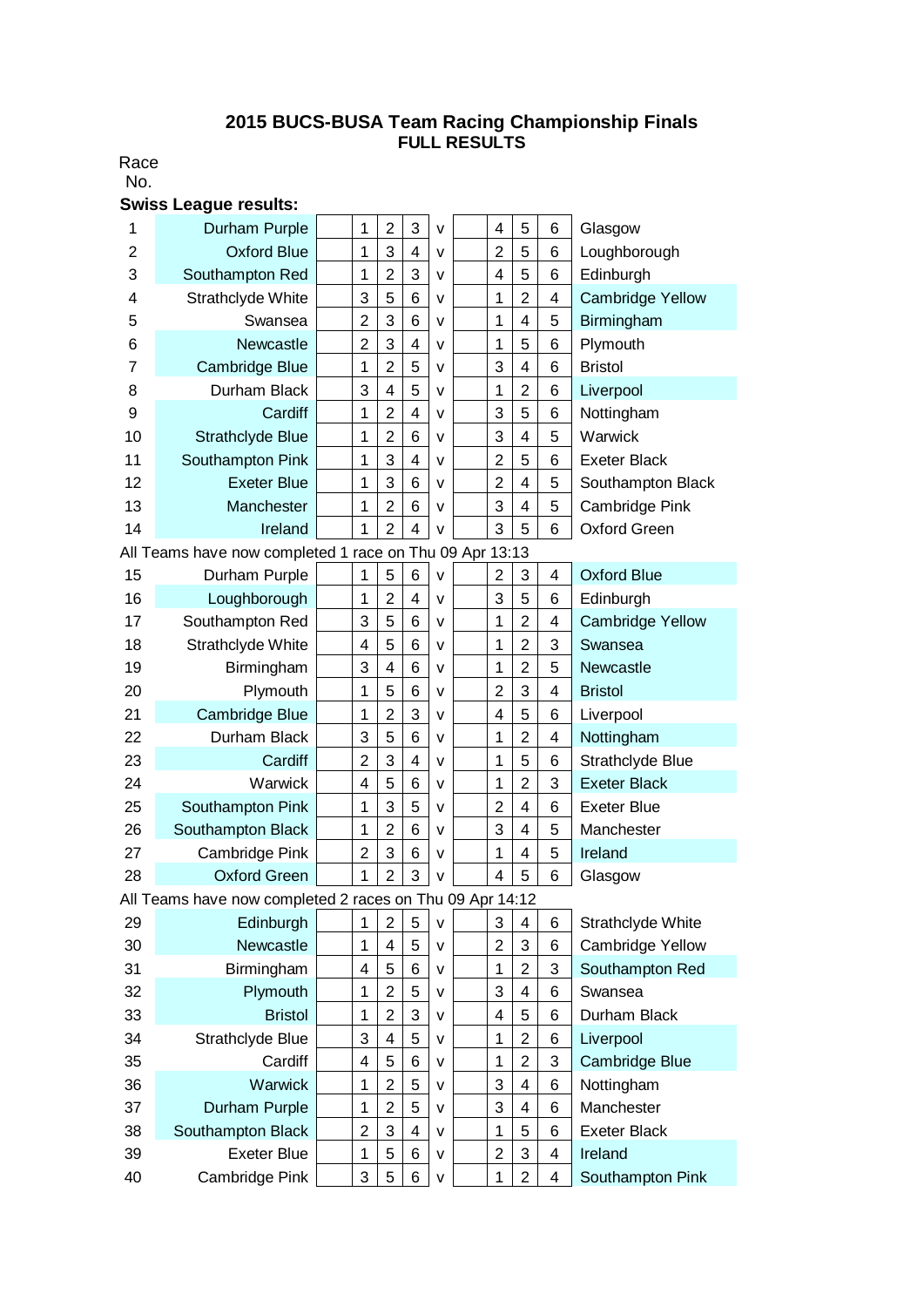| 41 | Oxford Blue                                                                  |  | 3                       | 4              | 5                       | v            |  | 1              | $\overline{2}$          | 6  | <b>Oxford Green</b>   |  |  |
|----|------------------------------------------------------------------------------|--|-------------------------|----------------|-------------------------|--------------|--|----------------|-------------------------|----|-----------------------|--|--|
| 42 | Loughborough                                                                 |  | 1                       | 3              | 6                       | V            |  | $\overline{2}$ | 4                       | 5  | Glasgow               |  |  |
|    | All Teams have now completed 3 races on Thu 09 Apr 15:04 on Thu 09 Apr 15:10 |  |                         |                |                         |              |  |                |                         |    |                       |  |  |
| 43 | Swansea                                                                      |  | 1                       | 5              | 6                       | $\mathsf{V}$ |  | $\overline{2}$ | 3                       | 4  | Southampton Red       |  |  |
| 44 | <b>Bristol</b>                                                               |  | 1                       | $\overline{2}$ | 3                       | v            |  | 4              | 5                       | 6  | Birmingham            |  |  |
| 45 | Nottingham                                                                   |  | 3                       | 4              | 5                       | v            |  | 1              | $\overline{2}$          | 6  | Strathclyde Blue      |  |  |
| 46 | Durham Black                                                                 |  | 4                       | 5              | 6                       | v            |  | 1              | $\overline{2}$          | 3  | Warwick               |  |  |
| 47 | Manchester                                                                   |  | 1                       | $\overline{c}$ | 3                       | v            |  | 4              | 5                       | 6  | Strathclyde White     |  |  |
| 48 | <b>Exeter Black</b>                                                          |  | $\overline{2}$          | 3              | 4                       | v            |  | 1              | 5                       | 6  | Liverpool             |  |  |
| 49 | Southampton Black                                                            |  | 3                       | 4              | 6                       | v            |  | 1              | $\overline{c}$          | 5  | Plymouth              |  |  |
| 50 | Ireland                                                                      |  | 3                       | 4              | 5                       | v            |  | 1              | $\overline{2}$          | 6  | Newcastle             |  |  |
| 51 | <b>Cambridge Yellow</b>                                                      |  | $\overline{1}$          | $\overline{2}$ | 3                       | v            |  | $\overline{4}$ | 5                       | 16 | <b>Exeter Blue</b>    |  |  |
| 52 | Southampton Pink                                                             |  | $\overline{2}$          | 3              | 6                       | v            |  | 1              | $\overline{\mathbf{4}}$ | 5  | Cambridge Blue        |  |  |
| 53 | <b>Oxford Blue</b>                                                           |  | 1                       | $\overline{2}$ | 5                       | v            |  | 3              | $\overline{\mathbf{4}}$ | 6  | Cardiff               |  |  |
| 54 | <b>Oxford Green</b>                                                          |  | 3                       | 4              | 6                       | v            |  | 1              | $\overline{2}$          | 5  | Durham Purple         |  |  |
| 55 | Loughborough                                                                 |  | 3                       | 5              | 6                       | v            |  | 1              | $\overline{2}$          | 4  | <b>Cambridge Pink</b> |  |  |
| 56 | Glasgow                                                                      |  | $\overline{\mathbf{4}}$ | 5              | 6                       | V            |  | 1              | 2                       | 3  | Edinburgh             |  |  |
|    | All Teams have now completed 4 races on Thu 09 Apr 16:26                     |  |                         |                |                         |              |  |                |                         |    |                       |  |  |
| 57 | Birmingham                                                                   |  | 1                       | $\overline{2}$ | 6                       | $\mathsf{V}$ |  | 3              | 4                       | 5  | Strathclyde Blue      |  |  |
| 58 | Warwick                                                                      |  | $\overline{2}$          | 3              | 4                       | v            |  | 1              | 5                       | 6  | Swansea               |  |  |
| 59 | Nottingham                                                                   |  | 1                       | $\overline{2}$ | 3                       | v            |  | 4              | 5                       | 6  | Manchester            |  |  |
| 60 | Durham Black                                                                 |  | $\overline{2}$          | 5              | 6                       | v            |  | 1              | 3                       | 4  | Strathclyde White     |  |  |
| 61 | Liverpool                                                                    |  | 1                       | 5              | 6                       | v            |  | $\overline{2}$ | 3                       | 4  | Southampton Red       |  |  |
| 62 | <b>Exeter Blue</b>                                                           |  | 3                       | 5              | 6                       | v            |  | 1              | $\overline{2}$          | 4  | Plymouth              |  |  |
| 63 | Cambridge Blue                                                               |  | 1                       | $\overline{2}$ | 3                       | v            |  | 4              | 5                       | 6  | Newcastle             |  |  |
| 64 | Southampton Pink                                                             |  | 1                       | 4              | 5                       | v            |  | $\overline{2}$ | 3                       | 6  | Ireland               |  |  |
| 65 | Cardiff                                                                      |  | 1                       | $\overline{2}$ | 5                       | v            |  | 3              | $\overline{4}$          | 6  | Cambridge Yellow      |  |  |
| 66 | Southampton Black                                                            |  | 1                       | $\overline{2}$ | 4                       | v            |  | 3              | 5                       | 6  | <b>Oxford Blue</b>    |  |  |
| 67 | <b>Bristol</b>                                                               |  | 3                       | 4              | 5                       | v            |  | 1              | $\overline{2}$          | 6  | <b>Oxford Green</b>   |  |  |
| 68 | Loughborough                                                                 |  | 1                       | 3              | 6                       | V            |  | $\overline{2}$ | 4                       | 5  | Durham Purple         |  |  |
| 69 | <b>Exeter Black</b>                                                          |  | 3                       | 5              | 6                       | v            |  | 1              | $\overline{2}$          | 4  | Edinburgh             |  |  |
| 70 | Cambridge Pink                                                               |  | 1                       | $\overline{2}$ | 5                       | v            |  | 3              | 4                       | 6  | Glasgow               |  |  |
|    | All Teams have now completed 5 races on Fri 10 Apr 10:55                     |  |                         |                |                         |              |  |                |                         |    |                       |  |  |
| 71 | Strathclyde Blue                                                             |  | $\overline{2}$          | 3              | 4                       | $\mathsf{V}$ |  | 1              | 5                       | 6  | Manchester            |  |  |
| 72 | Nottingham                                                                   |  | 1                       | $\overline{2}$ | $\overline{\mathbf{4}}$ | v            |  | 3              | 5                       | 6  | Strathclyde White     |  |  |
| 73 | <b>Exeter Blue</b>                                                           |  | 3                       | 4              | 6                       | v            |  | 1              | $\overline{2}$          | 5  | Swansea               |  |  |
| 74 | Ireland                                                                      |  | 3                       | 5              | 6                       | v            |  | 1              | $\overline{2}$          | 4  | Cambridge Blue        |  |  |
| 75 | Newcastle                                                                    |  | 1                       | $\overline{2}$ | 6                       | v            |  | 3              | 4                       | 5  | Southampton Pink      |  |  |
| 76 | Southampton Red                                                              |  | 3                       | 5              | 6                       | v            |  | 1              | $\overline{2}$          | 4  | <b>Oxford Blue</b>    |  |  |
| 77 | Southampton Black                                                            |  | 1                       | 3              | 6                       | v            |  | $\overline{2}$ | 4                       | 5  | Warwick               |  |  |
| 78 | <b>Cambridge Yellow</b>                                                      |  | 1                       | $\overline{c}$ | 5                       | v            |  | 3              | 4                       | 6  | <b>Bristol</b>        |  |  |
| 79 | Plymouth                                                                     |  | 1                       | $\overline{c}$ | 6                       | v            |  | 3              | $\overline{\mathbf{4}}$ | 5  | <b>Oxford Green</b>   |  |  |
| 80 | Cardiff                                                                      |  | 1                       | $\overline{c}$ | 4                       | v            |  | 3              | 5                       | 6  | Durham Purple         |  |  |
| 81 | <b>Exeter Black</b>                                                          |  | 1                       | $\overline{2}$ | 6                       | v            |  | 3              | $\overline{\mathbf{4}}$ | 5  | Loughborough          |  |  |
| 82 | Liverpool                                                                    |  | 1                       | 3              | 4                       | v            |  | $\overline{2}$ | 5                       | 6  | Edinburgh             |  |  |
| 83 | Birmingham                                                                   |  | 4                       | 5              | 6                       | V            |  | 1              | $\overline{2}$          | 3  | Cambridge Pink        |  |  |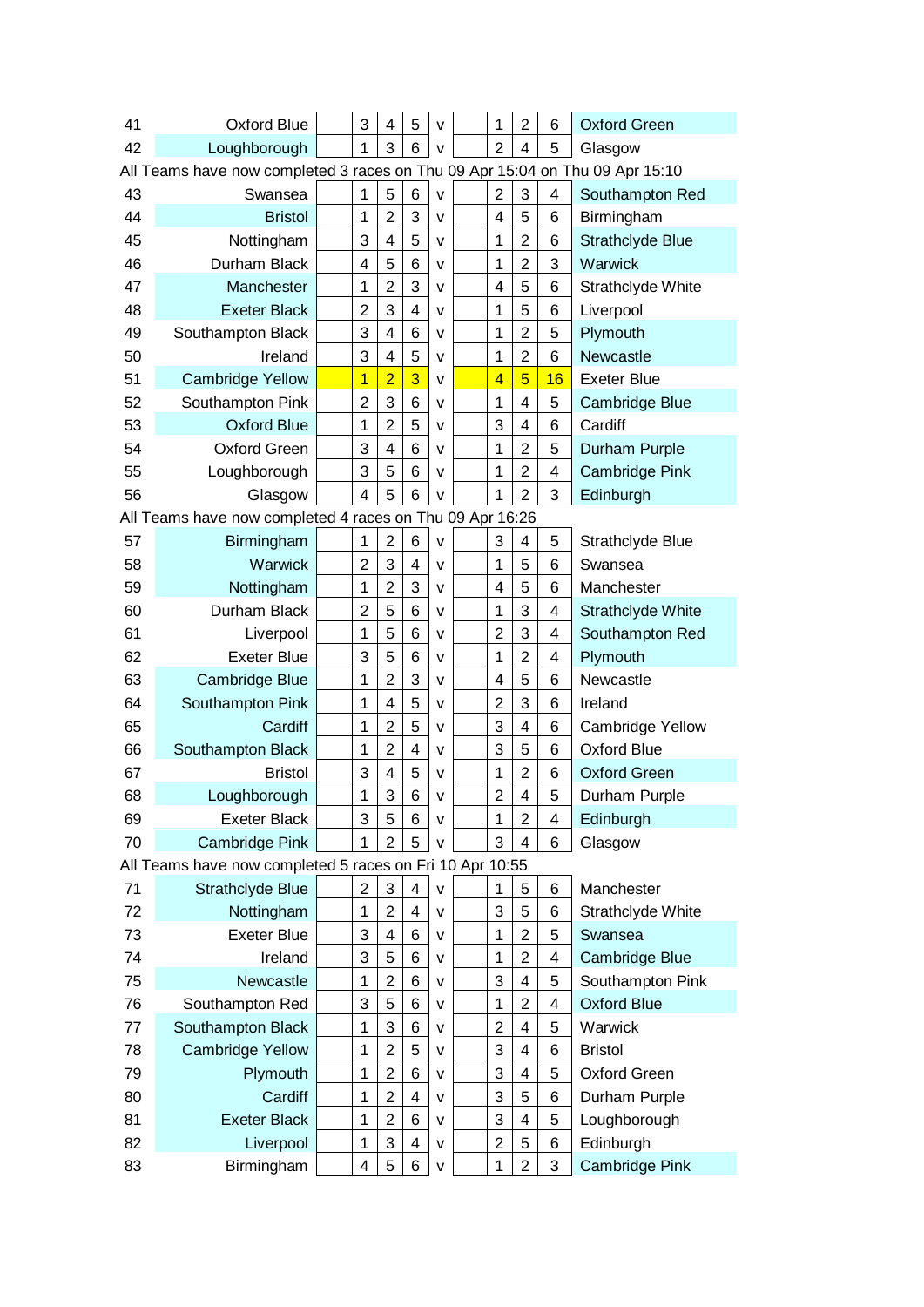| 84  | Glasgow                                                                      | 3              | 5              | 6                       | $\vee$       | 1              | $\overline{2}$ | 4 | Durham Black             |
|-----|------------------------------------------------------------------------------|----------------|----------------|-------------------------|--------------|----------------|----------------|---|--------------------------|
|     | All Teams have now completed 6 races on Fri 10 Apr 11:49                     |                |                |                         |              |                |                |   |                          |
| 85  | <b>Exeter Blue</b>                                                           | $\mathbf{1}$   | 3              | $6\phantom{1}6$         | $\mathsf{v}$ | $\overline{2}$ | 4              | 5 | Strathclyde Blue         |
| 86  | Cambridge Blue                                                               | 1              | $\overline{2}$ | 5                       | v            | 3              | 4              | 6 | Southampton Red          |
| 87  | Warwick                                                                      | 3              | 5              | 6                       | v            | 1              | $\overline{2}$ | 4 | <b>Oxford Blue</b>       |
| 88  | Southampton Pink                                                             | 3              | 4              | 6                       | v            | 1              | $\overline{2}$ | 5 | <b>Cambridge Yellow</b>  |
| 89  | <b>Bristol</b>                                                               | 1              | $\overline{2}$ | 3                       | v            | 4              | 5              | 6 | Ireland                  |
| 90  | Newcastle                                                                    | 1              | 4              | 5                       | v            | $\overline{2}$ | 3              | 6 | Cardiff                  |
| 91  | Durham Purple                                                                | 1              | $\overline{2}$ | 6                       | v            | 3              | 4              | 5 | Southampton Black        |
| 92  | Loughborough                                                                 | 3              | 5              | 6                       | v            | 1              | $\overline{2}$ | 4 | <b>Oxford Green</b>      |
| 93  | Edinburgh                                                                    | 1              | 4              | 5                       | v            | $\overline{2}$ | 3              | 6 | Plymouth                 |
| 94  | Liverpool                                                                    | 3              | 4              | 6                       | v            | 1              | $\overline{2}$ | 5 | Nottingham               |
| 95  | <b>Exeter Black</b>                                                          | 3              | 4              | 6                       | v            | 1              | $\overline{2}$ | 5 | <b>Cambridge Pink</b>    |
| 96  | Manchester                                                                   | 1              | $\overline{2}$ | 3                       | v            | 4              | 5              | 6 | Birmingham               |
| 97  | Glasgow                                                                      | $\overline{2}$ | 4              | 6                       | v            | 1              | 3              | 5 | <b>Strathclyde White</b> |
| 98  | Swansea                                                                      | 3              | 4              | 5                       | $\mathsf{v}$ | 1              | $\overline{2}$ | 6 | Durham Black             |
|     | All Teams have now completed 7 races on Fri 10 Apr 12:43                     |                |                |                         |              |                |                |   |                          |
| 99  | Cambridge Blue                                                               | 1              | $\overline{c}$ | 3                       | $\mathsf{v}$ | 4              | 5              | 6 | <b>Cambridge Yellow</b>  |
| 100 | <b>Oxford Blue</b>                                                           | 1              | $\overline{c}$ | 4                       | $\mathsf{v}$ | 3              | 5              | 6 | Newcastle                |
| 101 | Cardiff                                                                      | 1              | 3              | $\overline{\mathbf{4}}$ | $\mathsf{v}$ | $\overline{2}$ | 5              | 6 | Southampton Pink         |
| 102 | Southampton Black                                                            | 3              | 5              | 6                       | v            | 1              | $\overline{2}$ | 4 | <b>Bristol</b>           |
| 103 | Durham Purple                                                                | 1              | $\overline{2}$ | $6\phantom{1}6$         | v            | 3              | 4              | 5 | Strathclyde Blue         |
| 104 | Loughborough                                                                 | $\mathbf 1$    | $\overline{2}$ | 6                       | v            | 3              | 4              | 5 | Warwick                  |
| 105 | Southampton Red                                                              | 1              | $\overline{2}$ | 3                       | v            | 4              | 5              | 6 | Plymouth                 |
| 106 | Oxford Green                                                                 | 3              | 5              | 6                       | v            | 1              | $\overline{2}$ | 4 | Liverpool                |
| 107 | Ireland                                                                      | 1              | 4              | 5                       | v            | $\overline{2}$ | 3              | 6 | <b>Exeter Black</b>      |
| 108 | Edinburgh                                                                    | 4              | 5              | 6                       | v            | 1              | $\overline{2}$ | 3 | <b>Cambridge Pink</b>    |
| 109 | Birmingham                                                                   | 1              | $\overline{2}$ | 5                       | v            | 3              | 4              | 6 | Strathclyde White        |
| 110 | Glasgow                                                                      | 4              | 5              | 6                       | v            | 1              | $\overline{2}$ | 3 | <b>Exeter Blue</b>       |
| 111 | Nottingham                                                                   | 1              | $\overline{2}$ | 6                       | v            | 3              | 4              | 5 | Swansea                  |
| 112 | Manchester                                                                   | $\overline{2}$ | 3              | 4                       | v            | 1              | 5              | 6 | Durham Black             |
|     | All Teams have now completed 8 races on Fri 10 Apr 13:35 on Fri 10 Apr 13:36 |                |                |                         |              |                |                |   |                          |
| 113 | Cambridge Blue                                                               | 1              | $\overline{2}$ | 4                       | $\mathsf{v}$ | 3              | 5              | 6 | Oxford Blue              |
| 114 | Cardiff                                                                      | 1              | $\overline{2}$ | 3                       | $\mathsf{v}$ | 4              | 5              | 6 | <b>Bristol</b>           |
| 115 | Southampton Pink                                                             | $\overline{2}$ | 5              | 6                       | v            | 1              | 3              | 4 | Durham Purple            |
| 116 | Warwick                                                                      | 3              | 4              | 6                       | v            | 1              | $\overline{2}$ | 5 | Strathclyde Blue         |
| 117 | Newcastle                                                                    | 3              | 5              | 6                       | v            | 1              | $\overline{c}$ | 4 | Southampton Red          |
| 118 | <b>Cambridge Yellow</b>                                                      | $\mathbf 1$    | $\overline{2}$ | 3                       | v            | 4              | 5              | 6 | <b>Oxford Green</b>      |
| 119 | Loughborough                                                                 | $\overline{2}$ | 3              | 4                       | v            | 1              | 5              | 6 | Liverpool                |
| 120 | Plymouth                                                                     | $\mathbf 1$    | $\overline{2}$ | 3                       | v            | 4              | 5              | 6 | Cambridge Pink           |
| 121 | Southampton Black                                                            | $\overline{2}$ | 4              | 6                       | v            | 1              | 3              | 5 | Edinburgh                |
| 122 | Strathclyde White                                                            | $\mathbf 1$    | $\overline{2}$ | 3                       | v            | 4              | 5              | 6 | <b>Exeter Blue</b>       |
| 123 | Nottingham                                                                   | 4              | 5              | 6                       | v            | 1              | $\overline{2}$ | 3 | Ireland                  |
| 124 | Swansea                                                                      | $\overline{2}$ | 4              | 6                       | v            | 1              | 3              | 5 | Glasgow                  |
| 125 | Manchester                                                                   | $\mathbf{1}$   | 4              | 6                       | v            | $\overline{2}$ | 3              | 5 | <b>Exeter Black</b>      |
| 126 | Birmingham                                                                   | $\overline{2}$ | 3              | 5                       | $\sf V$      | 1              | 4              | 6 | Durham Black             |
|     |                                                                              |                |                |                         |              |                |                |   |                          |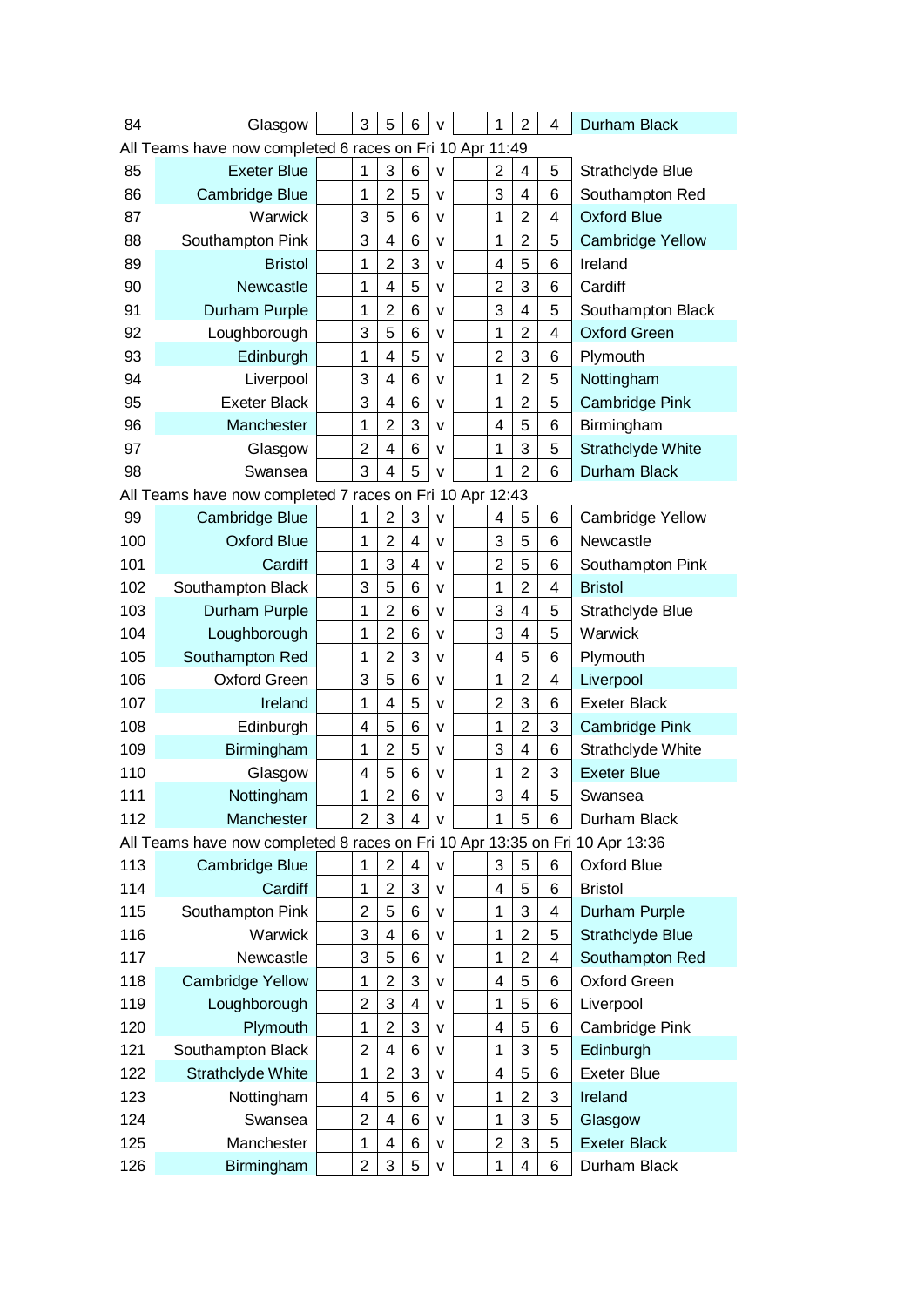| 127 | Cambridge Blue                                                                | 1                       | $\overline{2}$          | 5                       | v | 3                         | 4              | 6 | <b>Bristol</b>          |
|-----|-------------------------------------------------------------------------------|-------------------------|-------------------------|-------------------------|---|---------------------------|----------------|---|-------------------------|
| 128 | Newcastle                                                                     | $\overline{2}$          | 5                       | 6                       | v | 1                         | 3              | 4 | Durham Purple           |
| 129 | Southampton Red                                                               | $\overline{2}$          | 3                       | 5                       | v | 1                         | 4              | 6 | Cardiff                 |
| 130 | <b>Cambridge Yellow</b>                                                       | $\overline{2}$          | 3                       | $\overline{\mathbf{4}}$ | v | 1                         | 5              | 6 | <b>Oxford Blue</b>      |
| 131 | Southampton Pink                                                              | 1                       | 4                       | 6                       | v | $\overline{2}$            | 3              | 5 | <b>Oxford Green</b>     |
| 132 | Loughborough                                                                  | 3                       | 4                       | 6                       | v | 1                         | $\overline{2}$ | 5 | Southampton Black       |
| 133 | Strathclyde Blue                                                              | 1                       | 3                       | 5                       | v | $\overline{2}$            | 4              | 6 | Edinburgh               |
| 134 | Nottingham                                                                    | 4                       | 5                       | 6                       | v | 1                         | $\overline{2}$ | 3 | <b>Cambridge Pink</b>   |
| 135 | Plymouth                                                                      | 4                       | 5                       | 6                       | v | 1                         | $\overline{2}$ | 3 | Ireland                 |
| 136 | Swansea                                                                       | 1                       | $\overline{2}$          | 4                       | v | 3                         | 5              | 6 | Strathclyde White       |
| 137 | Glasgow                                                                       | 1                       | $\overline{2}$          | 3                       | v | 4                         | 5              | 6 | Warwick                 |
| 138 | Manchester                                                                    | 1                       | 4                       | 5                       | v | $\overline{2}$            | 3              | 6 | Liverpool               |
| 139 | <b>Exeter Black</b>                                                           | 1                       | $\overline{2}$          | 4                       | v | 3                         | 5              | 6 | Birmingham              |
| 140 | <b>Exeter Blue</b>                                                            | 1                       | $\overline{2}$          | 4                       | v | 3                         | 5              | 6 | Durham Black            |
|     | All Teams have now completed 10 races on Fri 10 Apr 15:20                     |                         |                         |                         |   |                           |                |   |                         |
| 141 | Cardiff                                                                       | 3                       | 4                       | 6                       | v | 1                         | $\overline{2}$ | 5 | Cambridge Blue          |
| 142 | Southampton Red                                                               | 1                       | 3                       | 4                       | v | $\overline{2}$            | 5              | 6 | <b>Bristol</b>          |
| 143 | Newcastle                                                                     | 4                       | 5                       | 6                       | v | 1                         | $\overline{2}$ | 3 | <b>Cambridge Yellow</b> |
| 144 | Durham Purple                                                                 | 3                       | 4                       | 5                       | v | 1                         | $\overline{2}$ | 6 | <b>Oxford Blue</b>      |
| 145 | Edinburgh                                                                     | 3                       | 4                       | 6                       | v | 1                         | $\overline{2}$ | 5 | <b>Oxford Green</b>     |
| 146 | Cambridge Pink                                                                | 1                       | $\overline{2}$          | $\overline{\mathbf{4}}$ | v | 3                         | 5              | 6 | Southampton Pink        |
| 147 | Ireland                                                                       | 1                       | $\overline{2}$          | 4                       | v | 3                         | 5              | 6 | Loughborough            |
| 148 | Plymouth                                                                      | 3                       | 5                       | 6                       | v | 1                         | $\overline{2}$ | 4 | Nottingham              |
| 149 | Strathclyde White                                                             | $\overline{\mathbf{4}}$ | 5                       | 6                       | v | 1                         | $\overline{2}$ | 3 | Warwick                 |
| 150 | Liverpool                                                                     | 3                       | 5                       | 6                       | v | 1                         | $\overline{2}$ | 4 | Southampton Black       |
| 151 | Glasgow                                                                       | $\overline{2}$          | 3                       | 4                       | v | 1                         | 5              | 6 | Manchester              |
| 152 | Swansea                                                                       | 1                       | $\overline{2}$          | 3                       | v | $\overline{4}$            | 5              | 6 | Birmingham              |
| 153 | <b>Exeter Black</b>                                                           | $\overline{4}$          | 5                       | 6                       | v | 1                         | $\overline{2}$ | 3 | <b>Exeter Blue</b>      |
| 154 | Durham Black                                                                  | 1                       | $\overline{2}$          | 5                       | v | 3                         | 4              | 6 | Strathclyde Blue        |
|     | All Teams have now completed 11 races on Fri 10 Apr 16:21 on Fri 10 Apr 16:23 |                         |                         |                         |   |                           |                |   |                         |
| 155 | Southampton Red                                                               | $\overline{c}$          | 3                       | 6                       | v | 1                         | 4              | 5 | <b>Cambridge Yellow</b> |
| 156 | Cambridge Blue                                                                | 2                       | 4                       | 5                       | v | 1                         | 3              | 6 | Durham Purple           |
| 157 | <b>Oxford Blue</b>                                                            | 1                       | $\overline{2}$          | 6                       | v | 3                         | 4              | 5 | Cardiff                 |
| 158 | Cambridge Pink                                                                | 4                       | 5                       | 6                       | v | 1                         | $\overline{2}$ | 3 | <b>Bristol</b>          |
| 159 | Ireland                                                                       | 1                       | $\overline{2}$          | 5                       | v | 3                         | 4              | 6 | Newcastle               |
| 160 | Loughborough                                                                  | 1                       | 3                       | 4                       | v | $\overline{2}$            | 5              | 6 | Plymouth                |
| 161 | Edinburgh                                                                     | 4                       | 5                       | 6                       | v | 1                         | $\overline{2}$ | 3 | Nottingham              |
| 162 | Southampton Pink                                                              | 1                       | $\overline{c}$          | 5                       | v | $\ensuremath{\mathsf{3}}$ | 4              | 6 | Strathclyde White       |
| 163 | Oxford Green                                                                  | 3                       | $\overline{\mathbf{4}}$ | 5                       | v | 1                         | $\overline{2}$ | 6 | Southampton Black       |
| 164 | Liverpool                                                                     | 1                       | $\overline{2}$          | 6                       | v | 3                         | 4              | 5 | Swansea                 |
| 165 | Birmingham                                                                    | 1                       | 4                       | 5                       | v | $\overline{2}$            | 3              | 6 | Glasgow                 |
| 166 | Manchester                                                                    | 3                       | 4                       | 6                       | v | 1                         | $\overline{2}$ | 5 | <b>Exeter Blue</b>      |
| 167 | <b>Exeter Black</b>                                                           | 1                       | $\overline{2}$          | 5                       | v | 3                         | 4              | 6 | Strathclyde Blue        |
| 168 | Warwick                                                                       | $\overline{2}$          | 3                       | 4                       | v | 1                         | 5              | 6 | Durham Black            |

All Teams have now completed 9 races on Fri 10 Apr 14:33

All Teams have now completed 12 races on Fri 10 Apr 17:07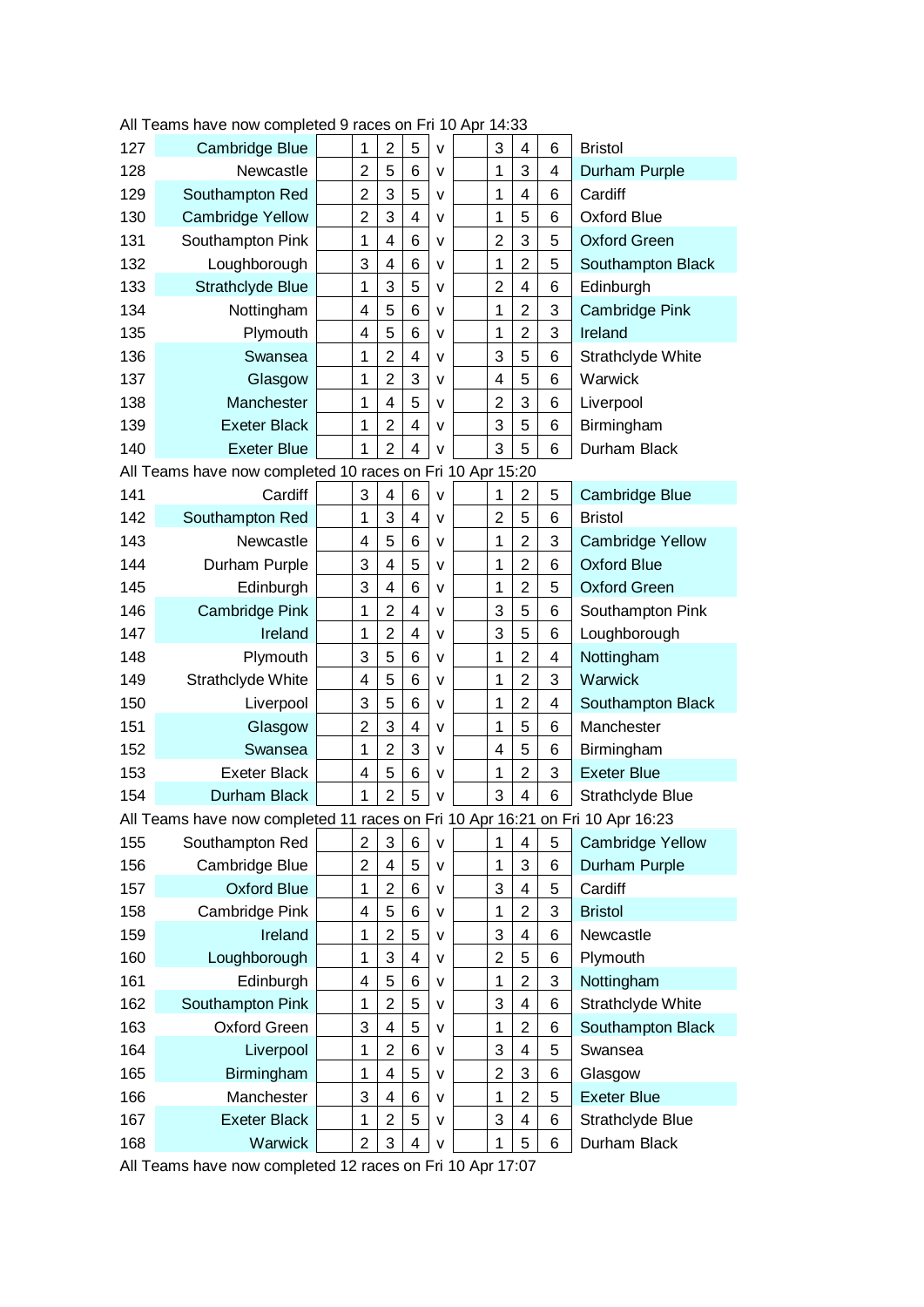| 169                                                       | Southampton Red                                           |  | 1              | $\overline{2}$          | 6              | v            |  | 3              | 4               | 5               | Durham Purple           |  |
|-----------------------------------------------------------|-----------------------------------------------------------|--|----------------|-------------------------|----------------|--------------|--|----------------|-----------------|-----------------|-------------------------|--|
| 170                                                       | Cambridge Pink                                            |  | 1              | 5                       | 6              | v            |  | $\overline{2}$ | 3               | 4               | Cambridge Blue          |  |
| 171                                                       | Cambridge Yellow                                          |  | 3              | $\overline{\mathbf{4}}$ | 6              | v            |  | 1              | $\overline{2}$  | 5               | Ireland                 |  |
| 172                                                       | <b>Bristol</b>                                            |  | 1              | 3                       | 6              | v            |  | $\overline{2}$ | 4               | 5               | Plymouth                |  |
| 173                                                       | Nottingham                                                |  | $\overline{2}$ | 3                       | 4              | v            |  | 1              | 5               | 6               | Newcastle               |  |
| 174                                                       | Edinburgh                                                 |  | $\overline{2}$ | 3                       | 4              | v            |  | 1              | 5               | 6               | Loughborough            |  |
| 175                                                       | Oxford Green                                              |  | 4              | 5                       | 6              | v            |  | 1              | $\overline{2}$  | 3               | <b>Oxford Blue</b>      |  |
| 176                                                       | Cardiff                                                   |  | 1              | $\overline{c}$          | 5              | v            |  | 3              | $\overline{4}$  | 6               | Southampton Black       |  |
| 177                                                       | Manchester                                                |  | $\mathbf{1}$   | 3                       | 5              | v            |  | $\overline{2}$ | 4               | 6               | Southampton Pink        |  |
| 178                                                       | <b>Exeter Blue</b>                                        |  | 1              | $\overline{2}$          | 6              | v            |  | 3              | 4               | 5               | Birmingham              |  |
| 179                                                       | <b>Exeter Black</b>                                       |  | 1              | 3                       | 4              | v            |  | $\overline{2}$ | 5               | 6               | Liverpool               |  |
| 180                                                       | Glasgow                                                   |  | 1              | $\overline{2}$          | 6              | v            |  | 3              | 4               | 5               | Strathclyde Blue        |  |
| 181                                                       | Swansea                                                   |  | 3              | $\overline{\mathbf{4}}$ | 5              | v            |  | 1              | $\overline{2}$  | 6               | Warwick                 |  |
| 182                                                       | <b>Strathclyde White</b>                                  |  | 1              | 3                       | 4              | V            |  | $\overline{2}$ | 5               | 6               | Durham Black            |  |
| All Teams have now completed 13 races on Fri 10 Apr 17:54 |                                                           |  |                |                         |                |              |  |                |                 |                 |                         |  |
| 183                                                       | Cambridge Blue                                            |  | 1              | $\overline{2}$          | 3              | $\mathsf{V}$ |  | $\overline{4}$ | $6\phantom{1}$  | $6\overline{6}$ | Ireland                 |  |
| 184                                                       | <b>Cambridge Yellow</b>                                   |  | 1              | $\overline{2}$          | 5              | v            |  | 3              | 4               | 6               | Durham Purple           |  |
| 185                                                       | <b>Bristol</b>                                            |  | $\overline{1}$ | 3                       | $\overline{4}$ | v            |  | $\overline{2}$ | $6\overline{6}$ | $6\overline{6}$ | Newcastle               |  |
| 186                                                       | <b>Oxford Blue</b>                                        |  | 1              | $\overline{2}$          | 5              | v            |  | 3              | 4               | 6               | Southampton Red         |  |
| 187                                                       | Cambridge Pink                                            |  | 1              | $\overline{2}$          | 4              | v            |  | 3              | 5               | 6               | Southampton Black       |  |
| 188                                                       | Cardiff                                                   |  | 1              | $\overline{2}$          | 3              | v            |  | 4              | 5               | 6               | Nottingham              |  |
| 189                                                       | Southampton Pink                                          |  | 1              | 4                       | 5              | v            |  | $\overline{2}$ | 3               | 6               | Plymouth                |  |
| 190                                                       | <b>Oxford Green</b>                                       |  | 1              | $\overline{c}$          | 5              | v            |  | 3              | 4               | 6               | <b>Exeter Blue</b>      |  |
| 191                                                       | Loughborough                                              |  | 1              | $\overline{2}$          | 3              | v            |  | 4              | 5               | 6               | <b>Exeter Black</b>     |  |
| 192                                                       | Liverpool                                                 |  | 1              | $\overline{2}$          | 6              | v            |  | 3              | 4               | 5               | Edinburgh               |  |
| 193                                                       | Birmingham                                                |  | 4              | 5                       | 6              | v            |  | 1              | $\overline{2}$  | 3               | Warwick                 |  |
| 194                                                       | Manchester                                                |  | 4              | 5                       | 6              | v            |  | 1              | $\overline{2}$  | 3               | Swansea                 |  |
| 195                                                       | Strathclyde Blue                                          |  | 1              | $\overline{2}$          | 4              | v            |  | 3              | 5               | 6               | Strathclyde White       |  |
| 196                                                       | Glasgow                                                   |  | 1              | $\overline{2}$          | 4              | v            |  | 3              | 5               | 6               | Durham Black            |  |
|                                                           | All Teams have now completed 14 races on Sat 11 Apr 10:22 |  |                |                         |                |              |  |                |                 |                 |                         |  |
| 197                                                       | Cambridge Blue                                            |  | 1              | $\overline{2}$          | 4              | v            |  | 3              | 5               | 6               | Southampton Red         |  |
| 198                                                       | <b>Oxford Blue</b>                                        |  | 1              | 3                       | 4              | v            |  | $\overline{2}$ | 5               | 6               | Ireland                 |  |
| 199                                                       | Newcastle                                                 |  | 3              | 5                       | 6              | v            |  | 1              | $\overline{2}$  | 4               | Southampton Black       |  |
| 200                                                       | Nottingham                                                |  | 3              | $\overline{6}$          | $\overline{6}$ | v            |  | 1              | $\overline{2}$  | $6\overline{6}$ | <b>Cambridge Yellow</b> |  |
| 201                                                       | Durham Purple                                             |  | 1              | $\overline{c}$          | 6              | v            |  | 3              | $\overline{4}$  | 5               | Cardiff                 |  |
| 202                                                       | <b>Exeter Blue</b>                                        |  | 1              | $\overline{2}$          | 6              | v            |  | 3              | 4               | 5               | <b>Bristol</b>          |  |
| 203                                                       | <b>Exeter Black</b>                                       |  | 3              | 4                       | 5              | v            |  | 1              | $\overline{2}$  | 6               | Cambridge Pink          |  |
| 204                                                       | <b>Oxford Green</b>                                       |  | $\overline{2}$ | $\overline{4}$          | 6              | v            |  | 1              | 3               | 5               | Loughborough            |  |
| 205                                                       | Plymouth                                                  |  | 3              | $\overline{4}$          | 6              | v            |  | 1              | 2               | 5               | Liverpool               |  |
| 206                                                       | Warwick                                                   |  | 4              | 5                       | 6              | v            |  | 1              | 2               | 3               | Southampton Pink        |  |
| 207                                                       | Edinburgh                                                 |  | 2              | $\overline{4}$          | 5              | v            |  | 1              | 3               | 6               | Manchester              |  |
| 208                                                       | Strathclyde Blue                                          |  | 3              | 4                       | 5              | v            |  | 1              | $\overline{2}$  | 6               | Birmingham              |  |
| 209                                                       | Glasgow                                                   |  | 1              | $\overline{c}$          | 4              | v            |  | 3              | 5               | 6               | Strathclyde White       |  |
| 210                                                       | Swansea                                                   |  | $\overline{2}$ | 3                       | 5              | v            |  | 1              | 4               | 6               | Durham Black            |  |
|                                                           | All Teams have now completed 15 races on Sat 11 Apr 11:11 |  |                |                         |                |              |  |                |                 |                 |                         |  |

All Teams have now completed 15 races on Sat 11 Apr 11:11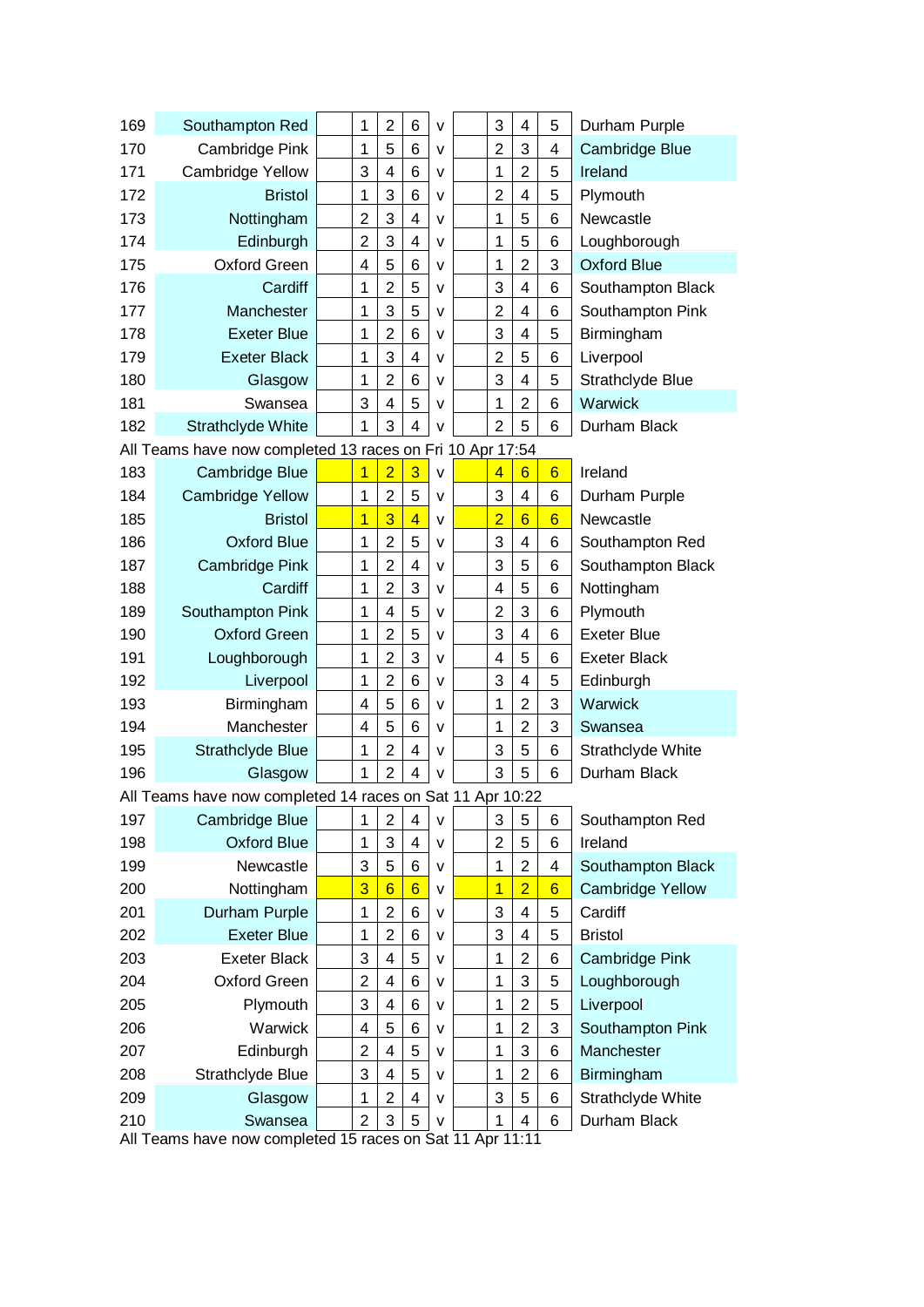| 211                                                       | Ireland                 |  | 1              | $\overline{2}$          | 5              | $\mathsf{v}$ |  | 3              | $\overline{4}$ | $6\phantom{1}6$         | Southampton Red          |  |
|-----------------------------------------------------------|-------------------------|--|----------------|-------------------------|----------------|--------------|--|----------------|----------------|-------------------------|--------------------------|--|
| 212                                                       | <b>Cambridge Yellow</b> |  | 3              | $\overline{\mathbf{4}}$ | 6              | $\mathsf{v}$ |  | 1              | $\overline{2}$ | 5                       | Cambridge Blue           |  |
| 213                                                       | Durham Purple           |  | 1              | $\overline{2}$          | $\overline{4}$ | $\mathsf{v}$ |  | 3              | 5              | 6                       | Nottingham               |  |
| 214                                                       | <b>Oxford Blue</b>      |  | $\overline{2}$ | 3                       | 4              | $\vee$       |  | $\mathbf{1}$   | 5              | 6                       | <b>Bristol</b>           |  |
| 215                                                       | <b>Exeter Blue</b>      |  | 1              | $\overline{2}$          | 3              | v            |  | 4              | 5              | 6                       | Southampton Black        |  |
| 216                                                       | Cambridge Pink          |  | 1              | 3                       | 6              | $\mathsf{v}$ |  | $\overline{2}$ | 4              | 5                       | Cardiff                  |  |
| 217                                                       | <b>Oxford Green</b>     |  | $\overline{2}$ | 3                       | 4              | $\mathsf{V}$ |  | $\overline{1}$ | 5              | $6\phantom{1}6$         | <b>Exeter Black</b>      |  |
| 218                                                       | Warwick                 |  | 3              | 4                       | 5              | $\mathsf{v}$ |  | $\mathbf{1}$   | $\overline{2}$ | $6\phantom{1}6$         | Loughborough             |  |
| 219                                                       | Newcastle               |  | 4              | 5                       | 6              | $\mathsf{v}$ |  | 1              | $\overline{2}$ | 3                       | Southampton Pink         |  |
| 220                                                       | Strathclyde Blue        |  | $\overline{2}$ | $\overline{4}$          | 6              | $\mathsf{v}$ |  | $\mathbf{1}$   | 3              | 5                       | Liverpool                |  |
| 221                                                       | Edinburgh               |  | $\mathbf 1$    | $\overline{2}$          | 5              | $\mathsf{v}$ |  | 3              | $\overline{4}$ | 6                       | Glasgow                  |  |
| 222                                                       | Birmingham              |  | $\overline{2}$ | 5                       | 6              | $\mathsf{v}$ |  | $\overline{1}$ | 3              | $\overline{\mathbf{4}}$ | <b>Strathclyde White</b> |  |
| 223                                                       | Plymouth                |  | $\overline{2}$ | 5                       | 6              | $\vee$       |  | $\overline{1}$ | 3              | $\overline{4}$          | Swansea                  |  |
| 224                                                       | Manchester              |  | 1              | $\overline{4}$          | 6              | v            |  | $\overline{2}$ | 3              | 5                       | Durham Black             |  |
| All Teams have now completed 16 races on Sat 11 Apr 12:11 |                         |  |                |                         |                |              |  |                |                |                         |                          |  |
| 225                                                       | Durham Purple           |  | 4              | 5                       | 6              | $\mathsf{v}$ |  | 1              | $\overline{2}$ | 3                       | Ireland                  |  |
| 226                                                       | <b>Oxford Blue</b>      |  | 1              | 3                       | $\overline{4}$ | $\mathsf{v}$ |  | $\overline{2}$ | 5              | $6\phantom{1}6$         | Cambridge Blue           |  |
| 227                                                       | Nottingham              |  | 1              | 5                       | 6              | v            |  | $\overline{2}$ | 3              | 4                       | Southampton Black        |  |
| 228                                                       | Cambridge Pink          |  | 4              | 5                       | 6              | v            |  | $\mathbf 1$    | $\overline{2}$ | 3                       | <b>Cambridge Yellow</b>  |  |
| 229                                                       | Cardiff                 |  | 1              | 3                       | 4              | $\mathsf{v}$ |  | $\overline{2}$ | 5              | $6\phantom{1}6$         | <b>Bristol</b>           |  |
| 230                                                       | Southampton Red         |  | 4              | 5                       | 6              | v            |  | 1              | $\overline{2}$ | 3                       | Loughborough             |  |
| 231                                                       | <b>Exeter Black</b>     |  | $\overline{2}$ | 3                       | $\overline{4}$ | $\vee$       |  | 1              | 5              | $6\phantom{1}6$         | Warwick                  |  |
| 232                                                       | <b>Exeter Blue</b>      |  | 1              | 5                       | 6              | $\mathsf{v}$ |  | $\overline{2}$ | 3              | 4                       | Southampton Pink         |  |
| 233                                                       | Newcastle               |  | 1              | 3                       | 6              | $\mathsf{v}$ |  | $\overline{2}$ | $\overline{4}$ | 5                       | Strathclyde Blue         |  |
| 234                                                       | Liverpool               |  | 1              | $\overline{2}$          | $\overline{6}$ | $\mathsf{v}$ |  | $\overline{3}$ | $\overline{4}$ | 15                      | Birmingham               |  |
| 235                                                       | Edinburgh               |  | 1              | $\overline{2}$          | 4              | v            |  | 3              | 5              | 6                       | Strathclyde White        |  |
| 236                                                       | Swansea                 |  | 1              | $\overline{2}$          | 4              | $\vee$       |  | 3              | 5              | $6\phantom{1}6$         | Glasgow                  |  |
| 237                                                       | <b>Oxford Green</b>     |  | $\overline{2}$ | 3                       | 5              | v            |  | 1              | $\overline{4}$ | $6\phantom{1}6$         | Manchester               |  |
| 238                                                       | Durham Black            |  | 1              | 5                       | 6              | $\vee$       |  | $\overline{2}$ | 3              | $\overline{4}$          | Plymouth                 |  |

All Teams have now completed 17 races on Sat 11 Apr 12:58